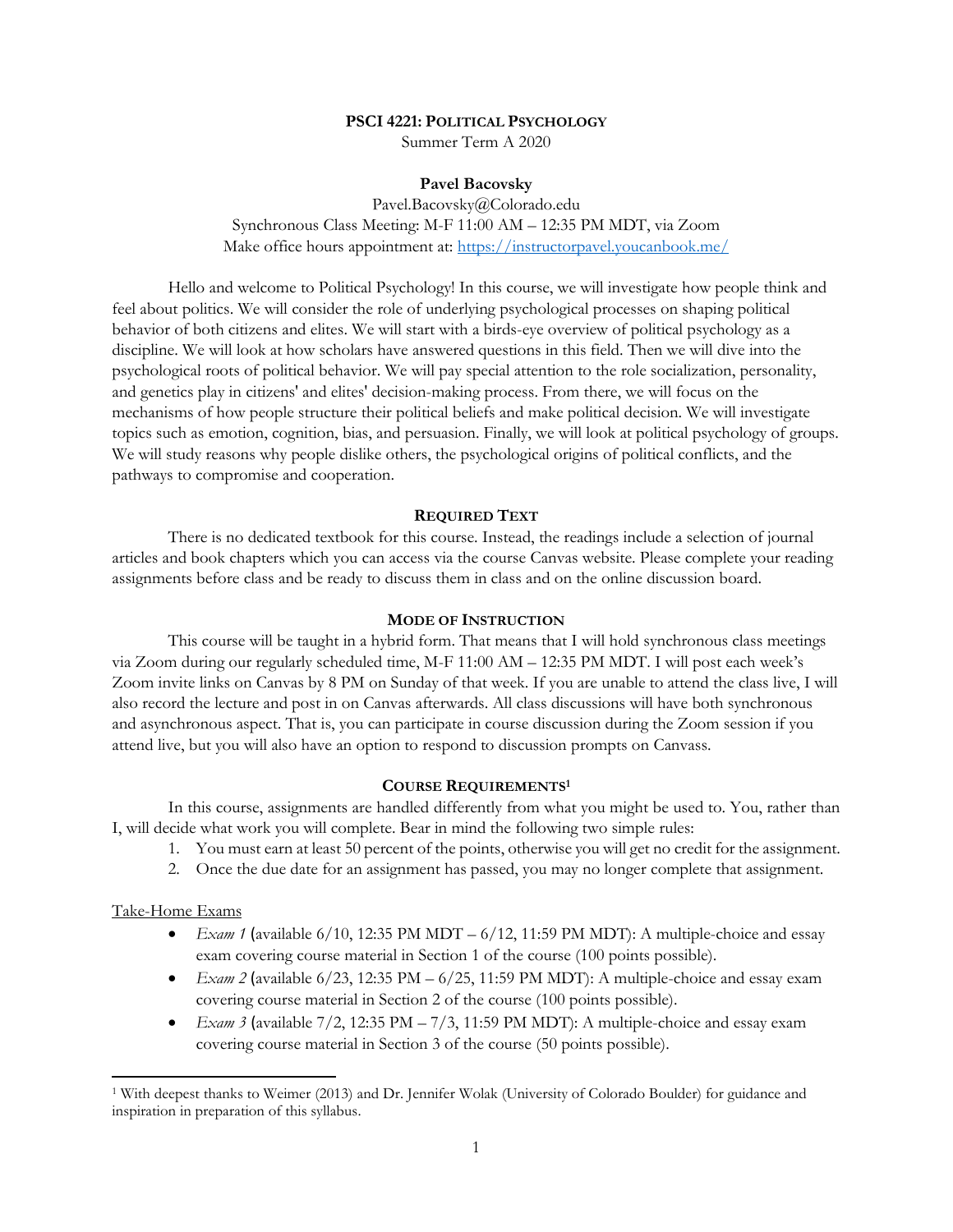## Literature Review (250 points)

I will ask you to write an essay that assesses the current literature on a political psychology topic of your choosing (pending my approval). This essay should be six to eight double-spaced pages in length and will be due at the end of the term. The central goal of this paper will be to assess and summarize the research about a particular political science topic: to identify the central question or questions, highlight the most important literature related to the topic, and comment about the strengths and weaknesses of the current research in the area. Further details are outlined on a separate handout.

# Learning Log (20 points possible per entry)

In this assignment, I encourage you to explore your personal relation to the course contents. You will write each log entry in response to a specific prompt listed below. Entries should be no more than two pages long (double-spaced). You may write as many entries as you would like. However, you may only submit one entry per prompt and after the due date passes, you may no longer submit that entry.

I will grade the entries according to these criteria: (1) completeness (i.e., are you answering all the questions in the prompt?); (2) insight and reflection (i.e., is your response thoughtful?); (3) convincing argument (i.e., do you provide sufficient support for your conclusions?); (4) course content integration (i.e., are you connecting the course material to your response).

- *Entry #1 Prompt* (due 06/05 at 11:59 PM MDT): Develop a game plan for the course indicating which assignments you plan to complete. Why have you selected these options? What do you think your choices show about your learning preferences? Why do you think a teacher would give students the freedom to choose assignments? How do you think this strategy will affect your performance in the class?
- *Entry* #2 *Prompt* (due 06/11 at 11:59 PM MDT): Take one of the following two quizzes offered by the Psychology Department at the University of Central Florida: (1) The Emotional Intelligence Test, and (2) The Emotional Reactivity Quiz. The quizzes are available here: [https://sciences.ucf.edu/psychology/myemotions-hxus/.](https://sciences.ucf.edu/psychology/myemotions-hxus/) Discuss your results. Did you learn something new about yourself? Do you think the test results describe you correctly? Why or why not? What, if anything, do you notice about your reliance on emotion when making political decisions?
- *Entry #3 Prompt* (due 06/17 at 11:59 PM MDT): Take stock of how you are doing in this class so far. How many points do you have now? Revisit your game plan outlined in Entry 1 (if you wrote it), and discuss any changes you plan to make. Are this course structure and grading system having any impact on your learning? Include some examples to illustrate the impact you have described. Discuss what specific topics and readings "made you think" thus far.
- *Entry #4 Prompt* (due 06/24 at 11:59 PM): Take one of the following four Implicit Association Tests (IATs) offered by Project Implicit at Harvard University: (1) Race IAT, (2) Presidents IAT, (3) Gender-Science IAT, and (4) Gender-Career IAT. The tests are available here: [https://implicit.harvard.edu/implicit/takeatest.html.](https://implicit.harvard.edu/implicit/takeatest.html) Discuss the results of your tests. What did you learn about yourself, if anything? Do you think the test results describe you correctly? Why or why not?
- *Entry #5 Prompt* (due 06/29 at 11:59 PM): As we approach the end of the term, reflect on when you signed up for this course. Did the course meet your expectations? If you were to sign up for the class again, what would you do differently? Saying that you would drop the course is fine, so long as you explain why. If you are doing well in the course, to what would you attribute your success? What important things, if any, have you learned?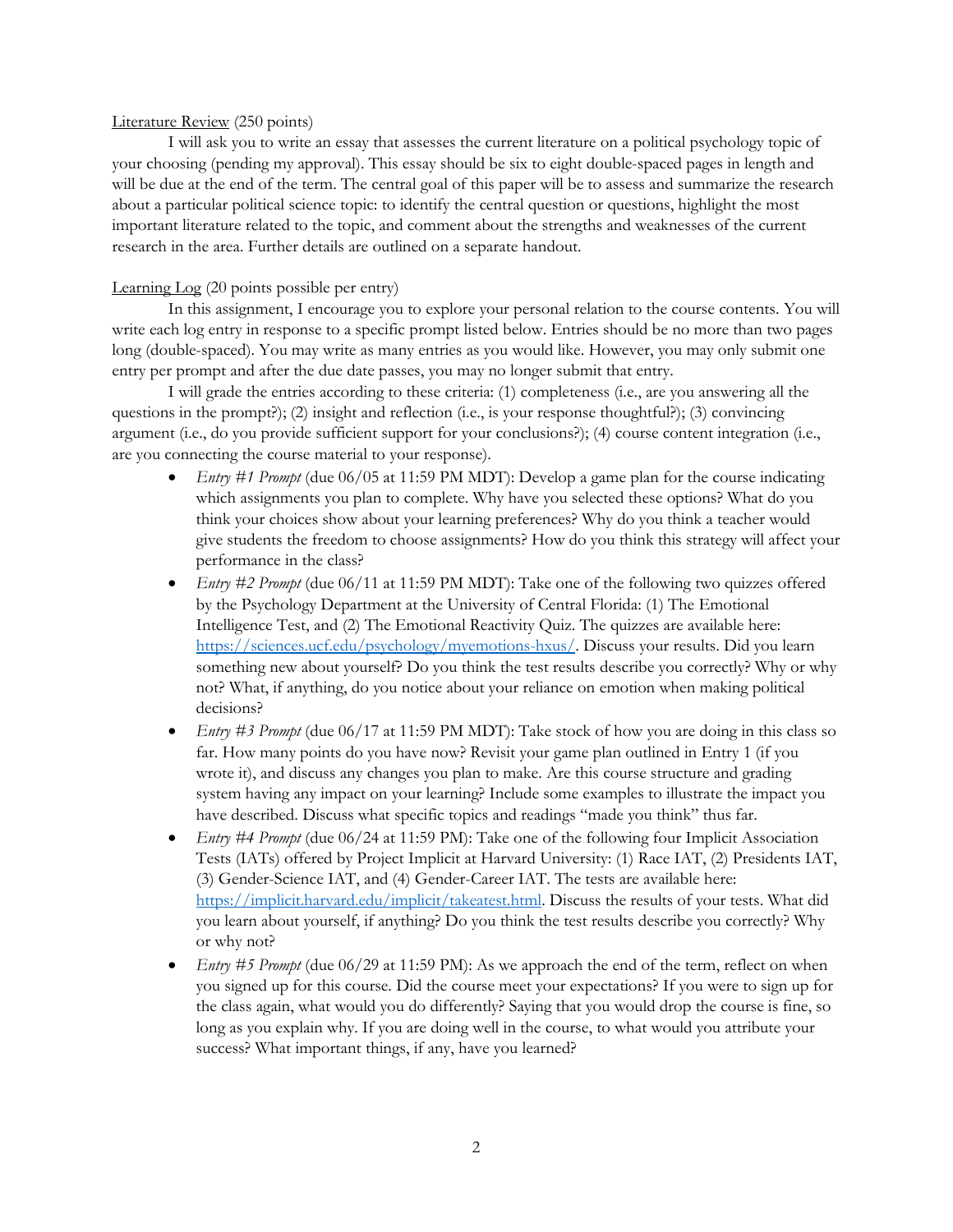# Participation

As a class, you will author the participation policy for this course, as well as criteria by which I will assess your contribution to the class. **Note:** Participation is the only **mandatory** component of the grade.

- *Participation Grade*: Determined by the criteria established by the class (100 points possible).
- *Analysis Paper*: You will also submit a four-page typed paper, split into three installments (50 points possible).
	- o *Part 1, one page* (due 06/03 at 11:59 PM MDT): React to and assess the class-generated policy. Generate your participation goals for the course.
	- o *Part 2, two pages* (due 06/16 at 11:59 PM MDT): I will randomly pair you with another student who chose participation as part of their final grade. One page of this installment will be your letter to your designated partner, in which you provide them with feedback on their participation as you observed it. The other two pages will consist of your midcourse progress report.
	- o *Part 3, one page* (due 06/30 at 11:59 PM MDT): You will write a final report assessing your participation in the course. Critically evaluate your participation in the course using the criteria you set for yourself at the start of the term. Did you meet your goals? Why, why not? How did engaging in course discussions help your learning and understanding of the concepts we covered? How did your primary mode of participation (synchronous vs. asynchronous) affect your learning and engagement in the course?
	- o **Note:** You must complete all three essay installments in order to earn the participation points.

# Bonus Points and Extra Credit

I reserve the right to add further bonus points opportunities throughout the term at my discretion.

Consider the following tips as you are planning your game plan for this course:

- Circle the assignments you are considering and total the possible points.
- Be realistic and honest. The probability of you receiving perfect scores on all assignment is not very high.
- Compare your total with the scale listed below.
- Plan to do enough assignments to get the points you need for the grade that you desire.
- Keep track of your points over the course of the term, in case you need to add more assignments.

| Exam 1                                       | 100 points   |
|----------------------------------------------|--------------|
| Exam 2                                       | 100 points   |
| Exam 3                                       | 50 points    |
| Literature Review                            | 250 points   |
| Learning Log: 5 entries $(a)$ 20 points each | $100$ points |
| Participation                                |              |
| Participation Grade<br>$\bullet$             | 100 points   |
| Analysis Paper<br>$\bullet$                  | 50 points    |
| <b>TOTAL</b>                                 | 750 points   |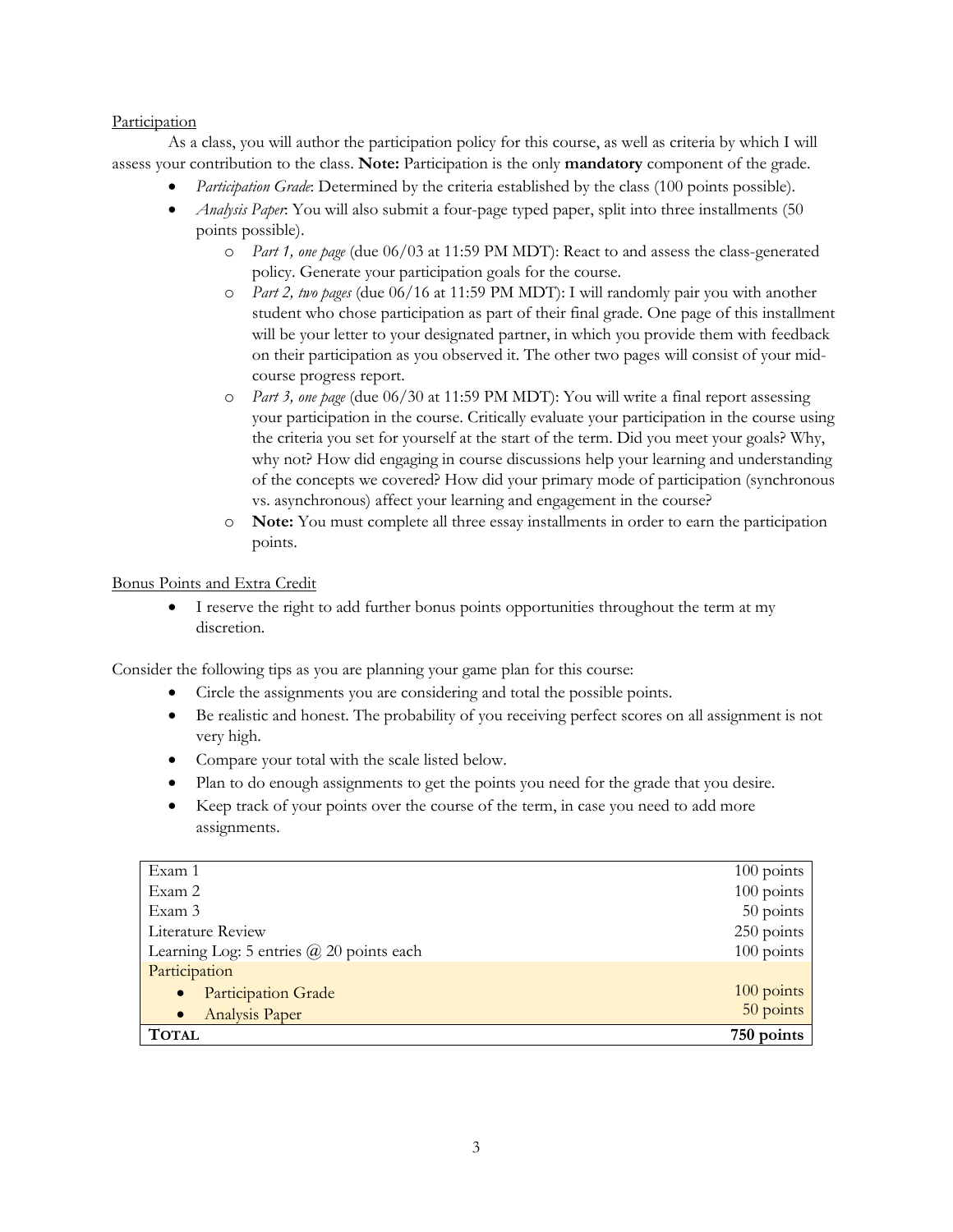Your final grade will be determined based on the following scale:

|             |         | $B+$ | 360-379 | $C+$ | 300-319 | $D+$ | 240-259 |         |
|-------------|---------|------|---------|------|---------|------|---------|---------|
| $\mathbf A$ | $400+$  | B    | 340-359 | C    | 280-299 |      | 220-239 | $199-0$ |
| $A-$        | 380-399 | $B-$ | 320-339 |      | 260-279 |      | 200-219 |         |

| Date                     | Topic                                                                                                                      | <b>Readings and Assignments</b>                                                                                                                                                                                                                                                                                                                                                                                                                                                                                                                                         |
|--------------------------|----------------------------------------------------------------------------------------------------------------------------|-------------------------------------------------------------------------------------------------------------------------------------------------------------------------------------------------------------------------------------------------------------------------------------------------------------------------------------------------------------------------------------------------------------------------------------------------------------------------------------------------------------------------------------------------------------------------|
| Day 1<br>June 1          | Introduction to the Course:<br>Review of the course details,<br>discussion of the participation<br>policy.                 | · Syllabus<br>· Literature Review Handout                                                                                                                                                                                                                                                                                                                                                                                                                                                                                                                               |
|                          |                                                                                                                            | Section 1: Psychological Roots of Political Behavior                                                                                                                                                                                                                                                                                                                                                                                                                                                                                                                    |
| Day 2<br>June 2          | Political Socialization:<br>Socialization from parents and<br>schools                                                      | • Easton, D., & Dennis, J. (1965). The child's image of<br>government. The Annals of the American Academy of Political and<br>Social Science, 361(1), 40-57.<br>· Recommended: Abendschön, S. (2017). Children and Politics.<br>American Behavioral Scientist, 61(2), 163-166.                                                                                                                                                                                                                                                                                          |
| Day 3<br>June 3          | The Biological Roots of Political<br>Behavior:<br>Nature vs. nurture, genetic<br>explanations                              | · Oxley, D. R., et al. (2008). Political attitudes vary with<br>physiological traits. Science, 321(5896), 1667-1670.<br>· Hatemi, P. K., Alford, J. R., Hibbing, J. R., Martin, N. G., &<br>Eaves, L. J. (2009). Is there a "party" in your genes?. Political<br>Research Quarterly, 62(3), 584-600.<br>· Recommended: Alford, J. R., Funk, C. L., & Hibbing, J. R.<br>(2005). Are political orientations genetically transmitted?.<br>American Political Science Review, 99(2), 153-167.<br>· Participation Analysis Paper, Part 1 due today at 11:59 PM on<br>Canvas. |
| Days 4 & 5<br>June 4 & 5 | Conformity and Situational<br>Pressures:<br>Social and situational pressures<br>to conform, dispositions vs.<br>situations | · Slater, L. (2005). Opening Skinner's box: Great psychological<br>experiments of the twentieth century. WW Norton & Company.<br>Chapter 2.<br>Gerber, A. S., Green, D. P., & Larimer, C. W. (2008). Social<br>Pressure and Voter Turnout: Evidence from a Large-Scale<br>Field Experiment. American Political Science Review, 102(1), 33-<br>48.<br>• Learning Log #1 due June 5 at 11:59 PM on Canvas.                                                                                                                                                                |
| Days 6 & 7<br>June 8 & 9 | Personality:<br>Authoritarianism, citizen<br>personality, presidential<br>personality                                      | • Carney, D. R., Jost, J. T., Gosling, S. D., & Potter, J. (2008).<br>The secret lives of liberals and conservatives: Personality<br>profiles, interaction styles, and the things they leave behind.<br>Political Psychology, 29(6), 807-840.<br>• Barber, J. D. (2009). The Presidential Character: Predicting<br>performance in the White House. New York, NY: Routledge.<br>Chapters 1 and 2.<br>• Literature review memo June 9 at 11:59 PM on Canvas.                                                                                                              |
| Day 8<br>June 10         | Rationality and Altruism:<br>Assumptions of citizen<br>rationality, self-interest, altruism                                | · Monroe, K. R., & Maher, K. H. (1995). Psychology and<br>Rational Actor Theory. Political Psychology, 16(1), 1-21.<br>· Exam 1 available June 10, 12:35 PM - June 12, 11:59 PM on<br>Canvas.                                                                                                                                                                                                                                                                                                                                                                           |

# **COURSE SCHEDULE<sup>2</sup>**

<sup>&</sup>lt;sup>2</sup> The schedule is always subject to change.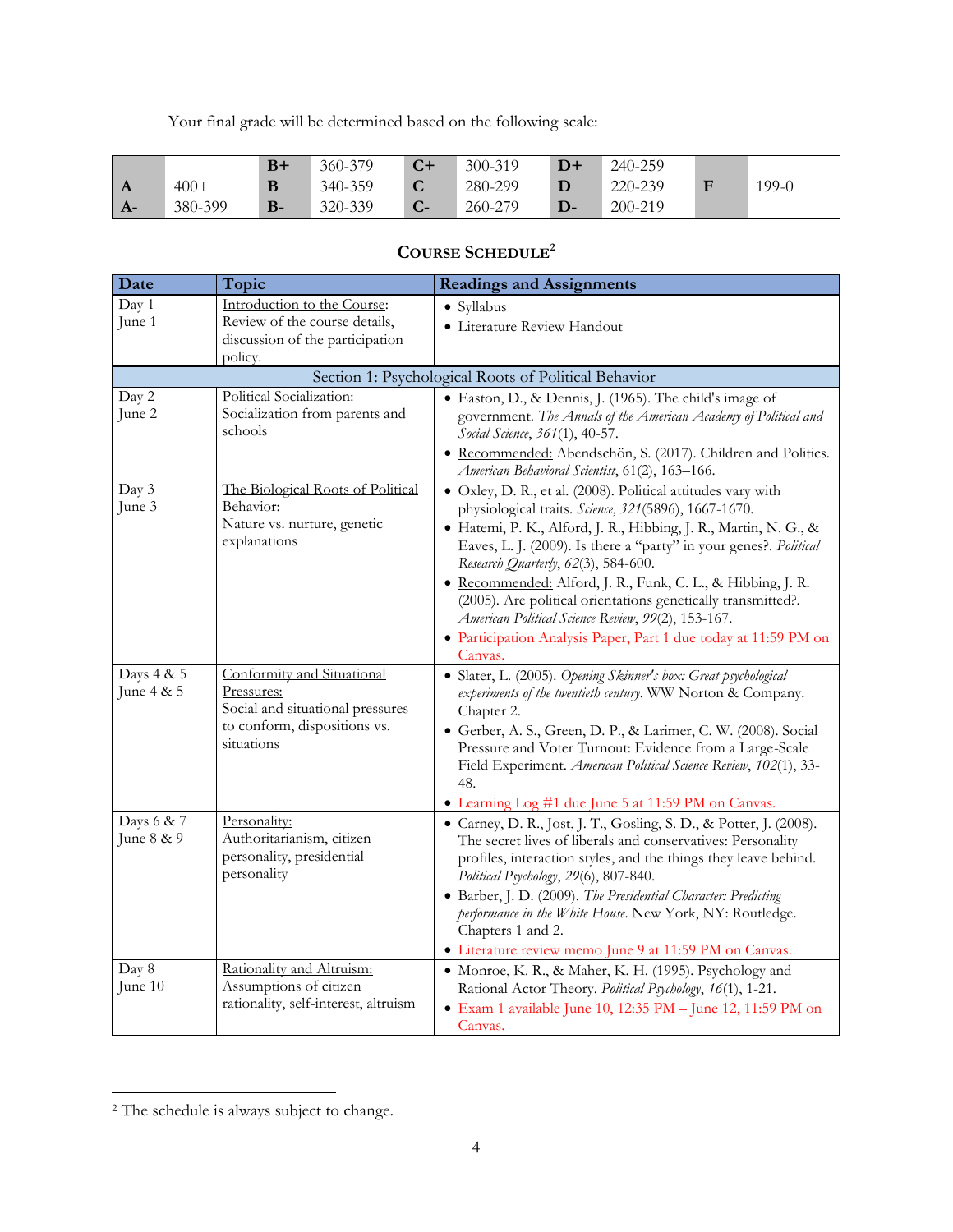| Date                                               | Topic                                                                                                | <b>Readings and Assignments</b>                                                                                                                                                                                                                                                                                                                                                                                                                                                                                                                                                                   |  |  |
|----------------------------------------------------|------------------------------------------------------------------------------------------------------|---------------------------------------------------------------------------------------------------------------------------------------------------------------------------------------------------------------------------------------------------------------------------------------------------------------------------------------------------------------------------------------------------------------------------------------------------------------------------------------------------------------------------------------------------------------------------------------------------|--|--|
| Section 2: Political Psychology of Decision-Making |                                                                                                      |                                                                                                                                                                                                                                                                                                                                                                                                                                                                                                                                                                                                   |  |  |
| Days 9 & 10<br>June 11 & 12                        | Emotion:<br>Feeling versus thinking,<br>emotions, affect                                             | · Marcus, G. E., Neuman, W. R., & MacKuen, M. (2000).<br>Affective Intelligence and Political Judgment. University of Chicago<br>Press. Chapters 4 and 5.<br>• Learning Log #2 due June 11 at 11:59 PM on Canvas.                                                                                                                                                                                                                                                                                                                                                                                 |  |  |
| Days 11 & 12<br>June 15 & 16                       | Political Cognition:<br>Memory, schemas, associative<br>networks, information processing             | • Graber, D. A. (2001). Processing politics: Learning from television in<br>the Internet age. University of Chicago Press. Chapter 2.<br>• Steenbergen, M. R., & Lodge, M. (2003). Process Matters:<br>Cognitive Models of Candidate Evaluation. In M. B.<br>MacKuen & G. Rabinowitz (Eds.), Electoral democracy (pp.<br>125-171). Ann Arbor, MI: University of Michigan Press.<br>• Participation Analysis Paper, Part 2 due June 16 at 11:59 PM<br>on Canvas.                                                                                                                                   |  |  |
| Days 13 & 14<br>June 17 & 18                       | Political Decision-Making &<br>Heuristics:<br>Inference, Heuristics, short cuts,<br>civic competence | · Thaler, R. H., & Sunstein, C. R. (2009). Nudge: Improving<br>decisions about health, wealth, and happiness. Penguin. Chapter 1<br>and 5.<br>· Recommended: Lodge, M., & Taber, C. S. (2013). The<br>Rationalizing Voter. Cambridge University Press. Chapter 1.<br>• Learning Log #3 due June 17 at 11:59 PM on Canvas.                                                                                                                                                                                                                                                                         |  |  |
| Day 15<br>June 19                                  | Motivation and Bias:<br>Motivated reasoning, bias in<br>decision-making                              | · Taber, C. S., & Lodge, M. (2006). Motivated skepticism in the<br>evaluation of political beliefs. American Journal of Political Science,<br>$50(3)$ , 755-769.<br>· Nyhan, B., & Reifler, J. (2010). When corrections fail: The<br>persistence of political misperceptions. Political Behavior, 32(2),<br>303-330.<br>• Literature review bibliography due June 19 at 11:59 PM on<br>Canvas.                                                                                                                                                                                                    |  |  |
| Days 16 & 17<br>June 22 & 23                       | Persuasion:<br>Political persuasion, attitude<br>change                                              | · Valentino N. A, & Nardis, Y. (2013). Political<br>Communication: Form and Consequence of the Information<br>Environment. In L. Huddy, D. O. Sears, & J. S. Levy (Eds.),<br>The Oxford Handbook of Political Psychology (pp. 559-590).<br>Oxford, UK: Oxford University Press.<br>· Optional: Sears, D. O., & Whitney, R. E. (1973). Political<br>Persuasion. In I. de Sola Pool, W. Schramm, F. W. Frey, N.<br>Maccoby, & E. B. Parker (Eds.), Handbook of Communication<br>(pp. 253-289). Chicago, IL: Rand McNally.<br>· Exam 2 available June 23, 12:35 PM - June 25, 11:59 PM on<br>Canvas. |  |  |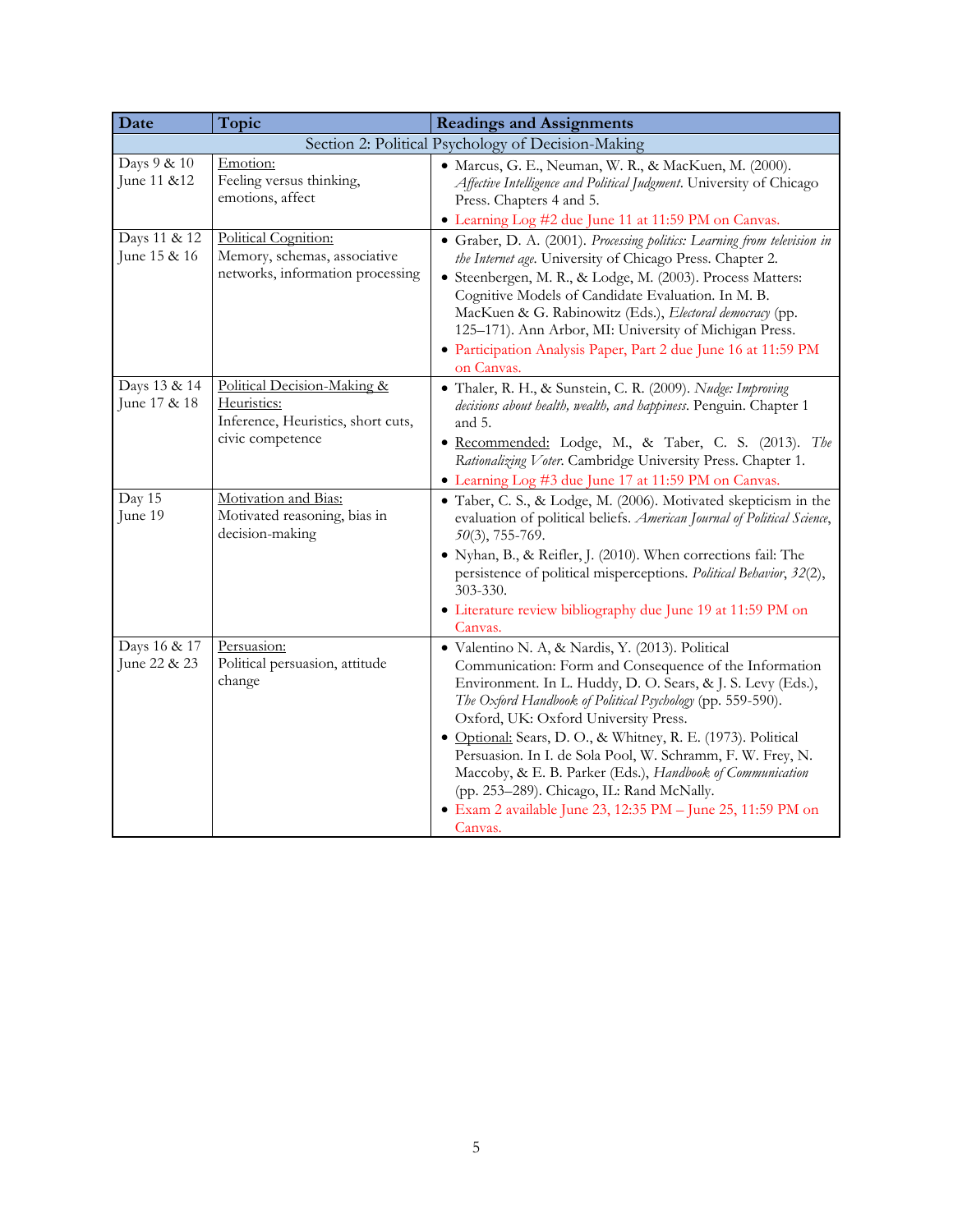| Date                                      | Topic                                                                                                                         | <b>Readings and Assignments</b>                                                                                                                                                                                                                                                                                                                                                                                                                                                                                                                                                            |  |  |
|-------------------------------------------|-------------------------------------------------------------------------------------------------------------------------------|--------------------------------------------------------------------------------------------------------------------------------------------------------------------------------------------------------------------------------------------------------------------------------------------------------------------------------------------------------------------------------------------------------------------------------------------------------------------------------------------------------------------------------------------------------------------------------------------|--|--|
| Section 3: Political Psychology of Groups |                                                                                                                               |                                                                                                                                                                                                                                                                                                                                                                                                                                                                                                                                                                                            |  |  |
| Days 18 & 19<br>June 24 & 25              | Group Identity:<br>Social identities, in-group/out-<br>group sentiments, nationalism,<br>patriotism                           | • Mlodinow, L. (2013). Subliminal: How your unconscious mind rules<br>your behavior. Vintage. Chapter 8.<br>• Iyengar, S., Sood, G., & Lelkes, Y. (2012). Affect, Not<br>Ideology: A Social Identity Perspective on Polarization. Public<br>Opinion Quarterly, 76(3), 405-431.<br>• Learning Log #4 due June. 24 at 11:59 PM on Canvas.                                                                                                                                                                                                                                                    |  |  |
| Days 20 & 21<br>June 26 & 29              | Stereotypes & Prejudice:<br>Political Impressions and<br>stereotypes                                                          | • Mlodinow, L. (2013). Subliminal: How your unconscious mind rules<br>your behavior. Vintage. Chapter 7.<br>· Devine, P. G. (1989). Stereotypes and prejudice: Their<br>automatic and controlled components. Journal of personality and<br>social psychology, 56(1), 5-18.<br>· Recommended: Issenberg, S. (2012, June 1). It All Comes<br>Down to Race. Slate. Retrieved from https://slate.com/news-<br>and-politics/2012/06/racialization-michael-teslers-theory-<br>that-all-political-positions-come-down-to-racial-bias.html<br>• Learning Log #5 due June 29 at 11:59 PM on Canvas. |  |  |
| Day 22<br>June 30                         | Conflict:<br>Understanding the roots of group<br>conflict                                                                     | • Green, D. P., & Wong, J. S. (2009). Tolerance and the<br>Contact Hypothesis: A Field Experiment. In E. Borgida, C.<br>M. Federico, & J. L. Sullivan (Eds.), Political Psychology of<br>Democratic Citizenship (pp. 228-246). New York, NY: Oxford<br>University Press.<br>· Participation Analysis Paper, Part 3 due June. 30 at 11:59 PM<br>on Canvas.                                                                                                                                                                                                                                  |  |  |
| Day 23<br>July 1                          | Cooperation and Deliberation:<br>Social, political, and evolutionary<br>roots of cooperation, deliberative<br>decision-making | · Petersen, M. B. (2012). Social welfare as small-scale help:<br>evolutionary psychology and the deservingness heuristic.<br>American Journal of Political Science, 56(1), 1-16.<br>• Sunstein, C. R. (2008). Why Groups go to Extremes.<br>Washington, DC: AEI Press. Pages 1-25.<br>• Literature Review Paper due July 1 at 11:59 PM on Canvas.                                                                                                                                                                                                                                          |  |  |
| Day 24<br>July 2                          | Group Decision-Making:<br>Groupthink, quality of group<br>decision-making                                                     | • Janis, I. L. (1982). Groupthink: Psychological studies of policy<br>decisions and fiascoes. Boston: Houghton Mifflin. Chapters 1 and<br>2.<br>· Exam 3 available July 2, 12:35 PM - July 3, 11:59 PM on<br>Canvas.                                                                                                                                                                                                                                                                                                                                                                       |  |  |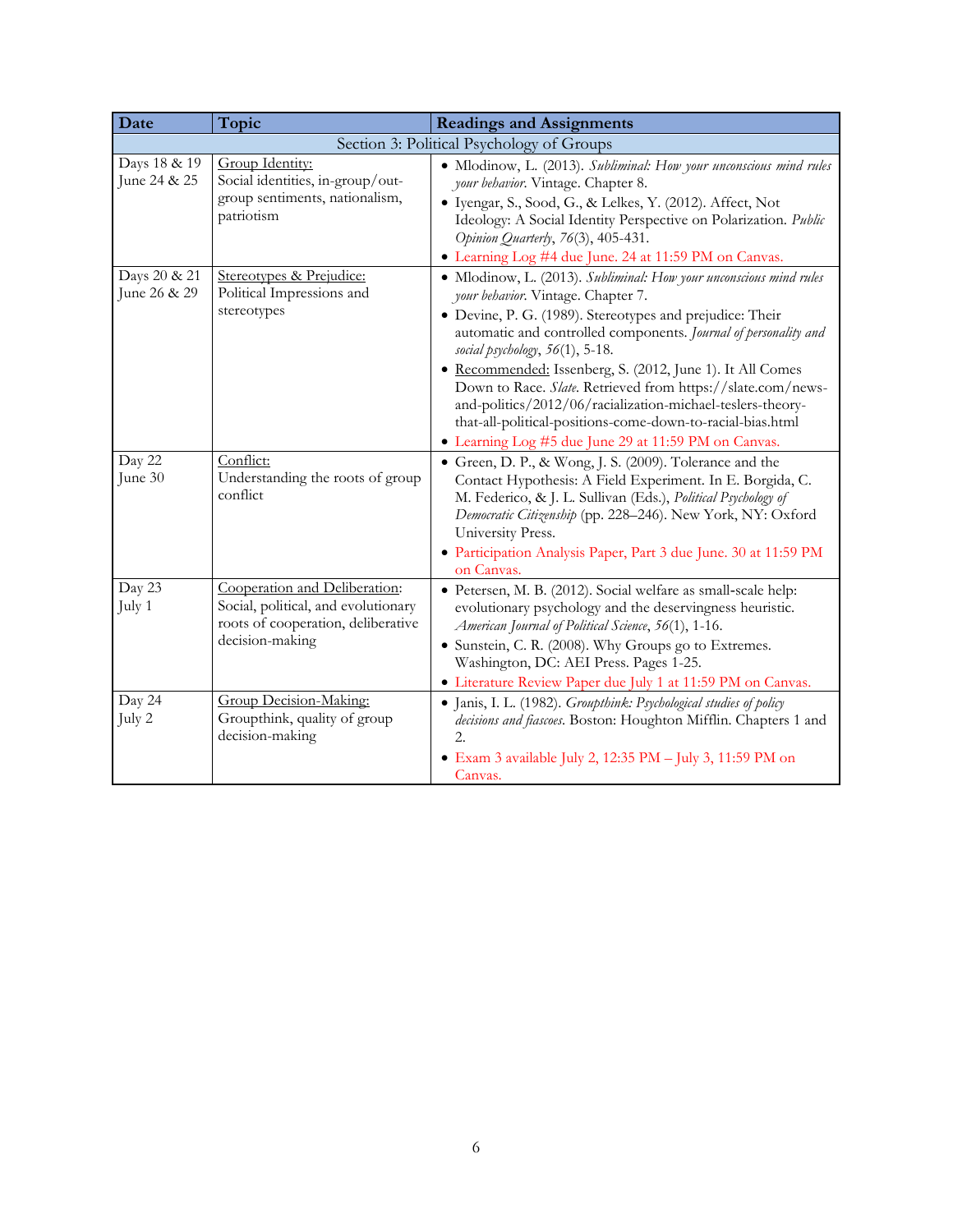### **GENERAL COURSE AND UNIVERSITY POLICIES**

In this class, we may occasionally discuss contentious topics about which you or others may have strong feelings. As such, for this section to be successful, there must always be a civil and open discourse on the topics at hand. This requires that each student shares their opinion, but does so in a respectful and informed way. Everyone should feel that their opinion is welcome in this class. Any personal attack against a fellow student or the instructor will not be tolerated.

### **Accommodation for Disabilities**

If you qualify for accommodations because of a disability, please submit your accommodation letter from Disability Services to your faculty member in a timely manner so that your needs can be addressed. Disability Services determines accommodations based on documented disabilities in the academic environment. Information on requesting accommodations is located on the [Disability Services website.](http://www.colorado.edu/disabilityservices/students) Contact Disability Services at 303-492-8671 or  $\frac{d\sin(0, 0) \cos(0, 0)}{dt}$  for further assistance. If you have a temporary medical condition or injury, see [Temporary Medical Conditions](http://www.colorado.edu/disabilityservices/students/temporary-medical-conditions) under the Students tab on the Disability Services website.

### **Classroom Behavior**

Students and faculty each have responsibility for maintaining an appropriate learning environment. Those who fail to adhere to such behavioral standards may be subject to discipline. Professional courtesy and sensitivity are especially important with respect to individuals and topics dealing with race, color, national origin, sex, pregnancy, age, disability, creed, religion, sexual orientation, gender identity, gender expression, veteran status, political affiliation or political philosophy. Class rosters are provided to the instructor with the student's legal name. I will gladly honor your request to address you by an alternate name or gender pronoun. Please advise me of this preference early in the semester so that I may make appropriate changes to my records. For more information, see the policies on [classroom behavior](http://www.colorado.edu/policies/student-classroom-and-course-related-behavior) and the [Student Code of Conduct.](http://www.colorado.edu/osccr/)

#### **Honor Code**

All students enrolled in a University of Colorado Boulder course are responsible for knowing and adhering to the Honor Code. Violations of the policy may include: plagiarism, cheating, fabrication, lying, bribery, threat, unauthorized access to academic materials, clicker fraud, submitting the same or similar work in more than one course without permission from all course instructors involved, and aiding academic dishonesty. All incidents of academic misconduct will be reported to the Honor Code [\(honor@colorado.edu\)](mailto:honor@colorado.edu); 303-492-5550). Students who are found responsible for violating the academic integrity policy will be subject to nonacademic sanctions from the Honor Code as well as academic sanctions from the faculty member. Additional information regarding the Honor Code academic integrity policy can be found at the [Honor Code Office website.](https://www.colorado.edu/osccr/honor-code)

## **Sexual Misconduct, Discrimination, Harassment and/or Related Retaliation**

The University of Colorado Boulder (CU Boulder) is committed to fostering a positive and welcoming learning, working, and living environment. CU Boulder will not tolerate acts of sexual misconduct, intimate partner abuse (including dating or domestic violence), stalking, or protected-class discrimination or harassment by members of our community. Individuals who believe they have been subject to misconduct or retaliatory actions for reporting a concern should contact the Office of Institutional Equity and Compliance (OIEC) at 303-492-2127 or cureport@colorado.edu. Information about the OIEC, university policies, [anonymous](https://cuboulder.qualtrics.com/jfe/form/SV_0PnqVK4kkIJIZnf)  [reporting,](https://cuboulder.qualtrics.com/jfe/form/SV_0PnqVK4kkIJIZnf) and the campus resources can be found on the [OIEC website.](http://www.colorado.edu/institutionalequity/)

Please know that faculty and instructors have a responsibility to inform OIEC when made aware of incidents of sexual misconduct, discrimination, harassment and/or related retaliation, to ensure that individuals impacted receive information about options for reporting and support resources.